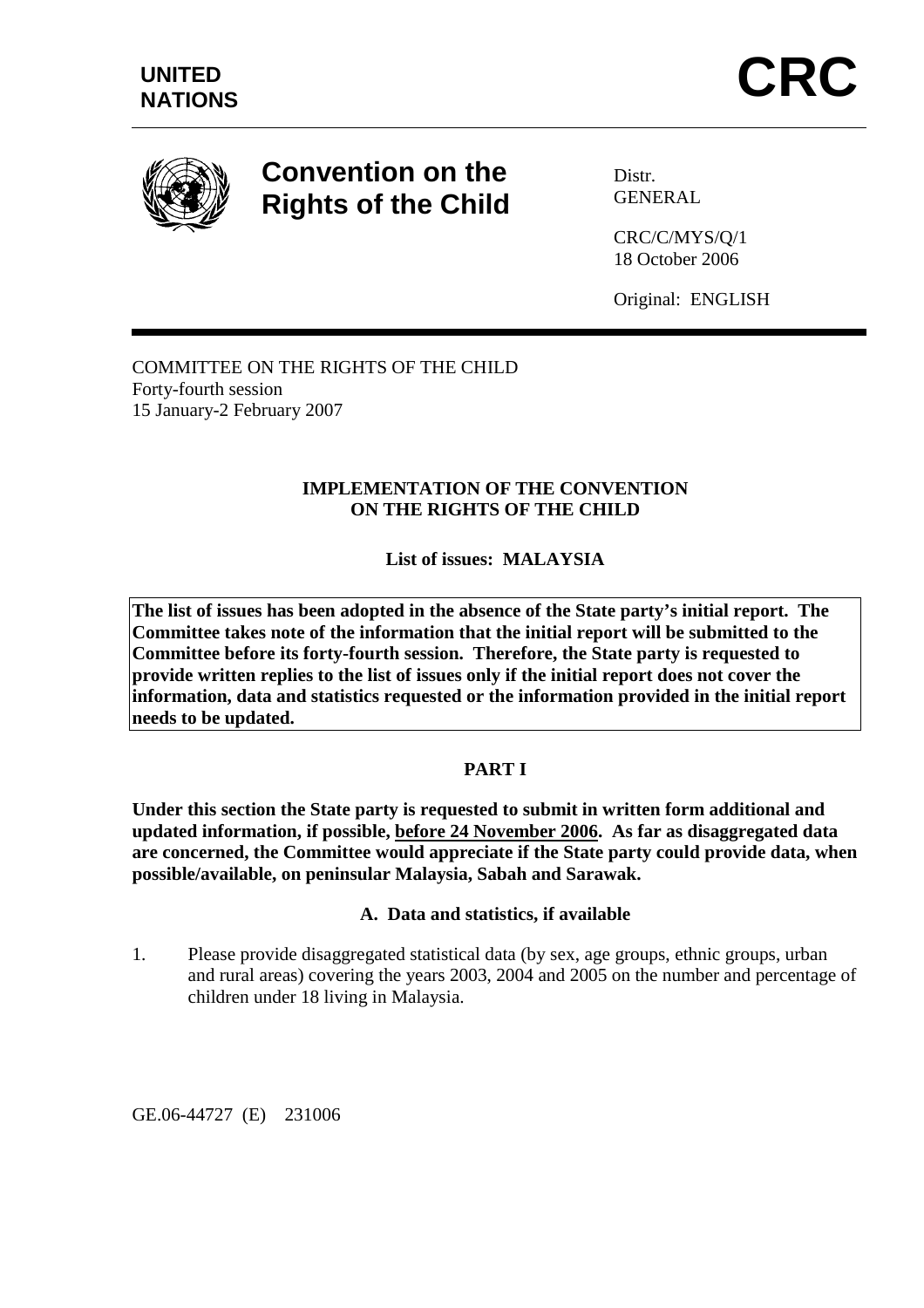- 2. In the light of article 4 of the Convention, please provide disaggregated data on budget allocations and trends (in absolute figures and percentages of the national and regional budgets) for the years 2004, 2005 and 2006 regarding the implementation of the Convention evaluating also the priorities for budgetary expenditures given to the following:
	- (a) Education (different types of education, i.e. pre-primary, primary and secondary education);
	- (b) Health care (different types of health services, i.e. primary health care, vaccination programmes, adolescent health care, HIV/AIDS and other health-care services for children, including social insurance);
	- (c) Programmes and services for children with disabilities;
	- (d) Support programmes for families;
	- (e) Support for children living below the poverty line;
	- (f) Protection of children who are in need of alternative care, including *kafalah* and the support of care institutions;
	- (g) Programmes and activities for the prevention of and protection from child abuse, child sexual exploitation and child labour;
	- (h) Programmes and services for refugee and asylum-seeking children;
	- (i) Programmes and services for migrant children;
	- (j) Programmes and services for indigenous children; and
	- (k) Juvenile justice and the recovery and social reintegration of juvenile offenders.
- 3. Please also indicate the estimated expenses of the private sector, in particular for health and education.
- 4. With reference to children deprived of a family environment and separated from parents, please provide disaggregated data (by sex, age groups, if possible ethnic groups, urban and rural areas) for the years 2003, 2004 and 2005 on the number of children:
	- (a) Separated from their parents;
	- (b) Placed in institutions;
	- (c) Placed through *kafalah*;
	- (d) Adopted domestically or through intercountry adoptions; and
	- (e) Placed in other ways.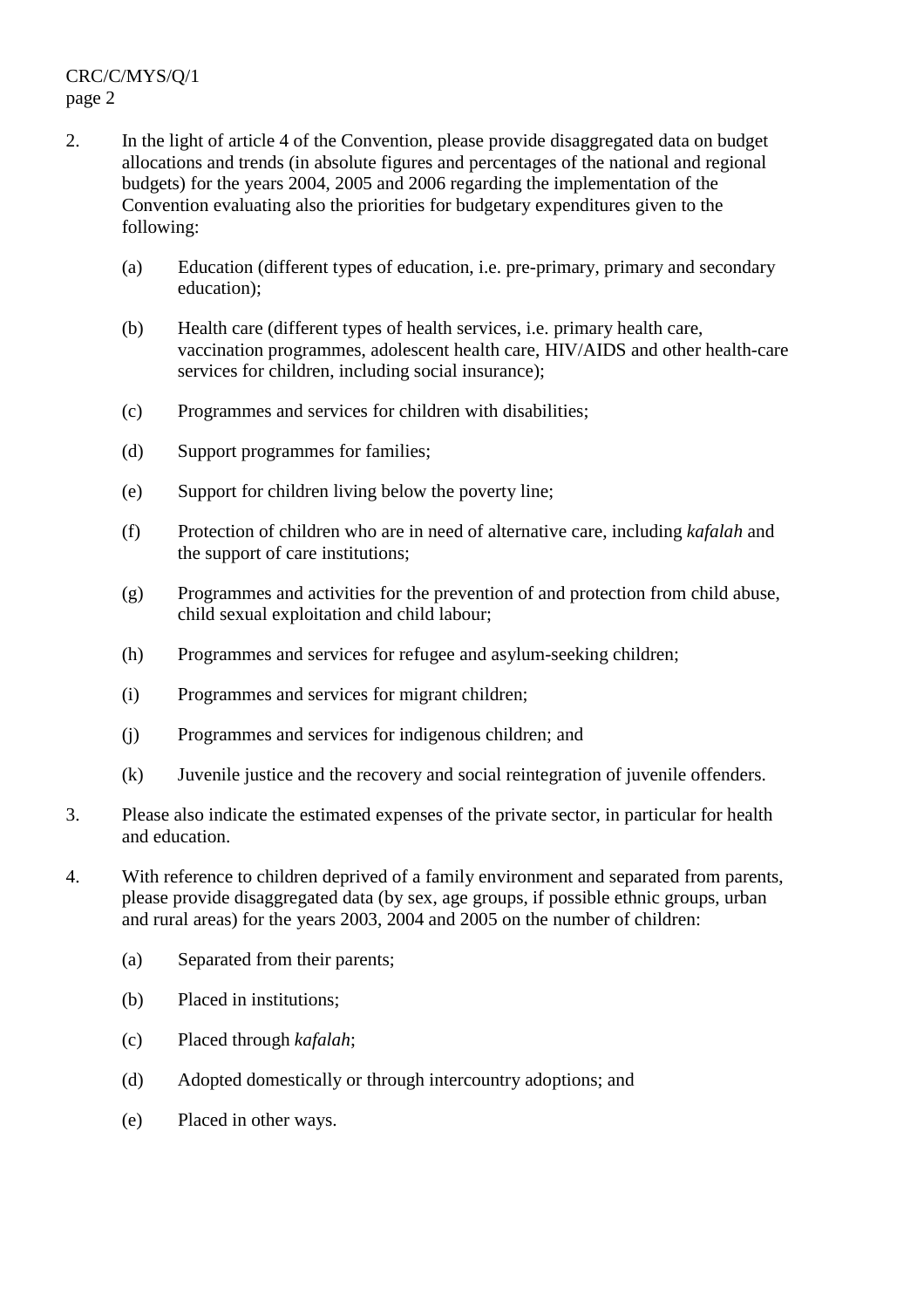# CRC/C/MYS/Q/1 page 3

- 5. Please specify the number of children with disabilities, up to the age of 18, disaggregated by sex, age groups and, if possible, ethnic groups, urban and rural areas, covering the years 2003, 2004 and 2005:
	- (a) Living with their families;
	- (b) Living in institutions;
	- (c) Placed through *kafalah*;
	- (d) Attending regular schools;
	- (e) Attending special schools; and
	- (f) Not attending schools.
- 6. Please provide disaggregated statistical data (by sex, age groups, if possible ethnic groups, urban and rural areas) covering the years 2003, 2004 and 2005 on:
	- (a) Rates of infant and child mortality;
	- (b) Rates of immunization;
	- (c) Rates of malnutrition;
	- (d) Children infected with and/or affected by HIV/AIDS;
	- (e) In the area of adolescent health, the rates of early pregnancy and sexually transmitted infections (STIs), tobacco, alcohol and drug abuse, suicide and other mental health problems; and
	- (f) The number of health professionals working in the health-care services for children.
- 7. With reference to child abuse, please provide disaggregated data (by age, sex, if possible ethnic groups and types of child abuse reported) covering the years 2003, 2004 and 2005 on:
	- (a) The number of reported child abuse cases;
	- (b) The number and percentage of reports which have resulted in either a court decision or other types of follow-up; and
	- (c) The number and proportion of child victims who have received counselling and assistance in recovery.
- 8. Please specify the criteria for "poverty" and indicate the number of children living below the poverty line.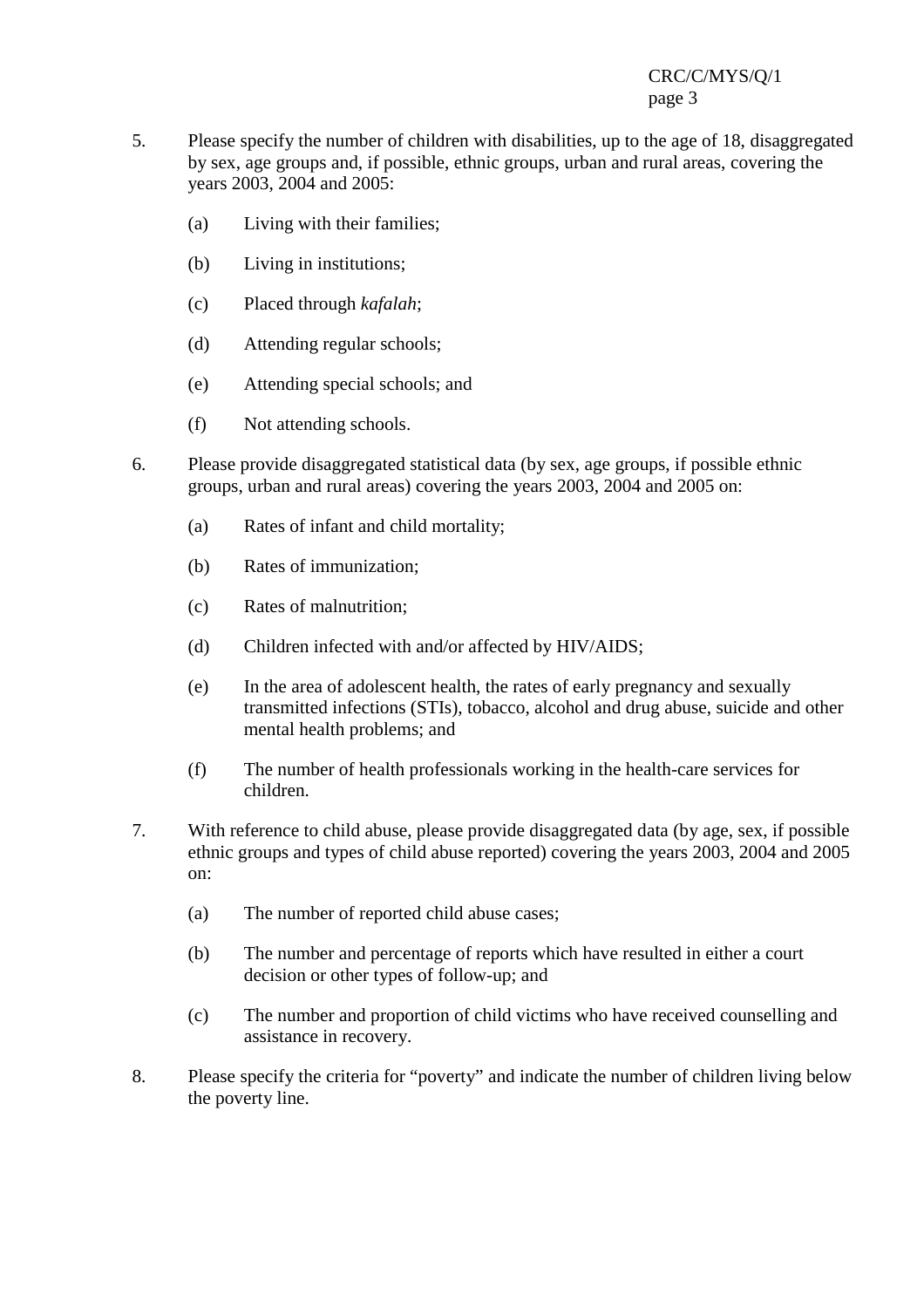- 9. With reference to the right to education, please provide disaggregated statistical data (by sex, age groups, if possible ethnic groups, urban and rural areas, internally displaced children) covering the years 2003, 2004 and 2005 in percentage of the relevant age group on:
	- (a) The rates of literacy (below 18 years);
	- (b) The rate of enrolment in pre-primary, primary and in secondary schools;
	- (c) The percentage of children completing primary and secondary education;
	- (d) The number and percentage of dropouts and repetitions; and
	- (e) The teacher per child ratio and the number of children per class.
- 10. Please provide disaggregated statistical data (including by sex, age and type of crime) covering the years 2003, 2004 and 2005, in particular on the number of:
	- (a) Persons below 18, who have allegedly committed a crime reported to the police;
	- (b) Persons below 18 who have been charged with a crime and the number of these who are sentenced, and the type of punishment or sanctions related to offences including length of deprivation of liberty;
	- (c) Detention facilities for persons below 18 in conflict with law and their capacity;
	- (d) Persons below 18 detained in these facilities and persons below 18 detained in adult facilities;
	- (e) Persons below 18 kept in pretrial detention and the average length of their detention;
	- (f) Reported cases of abuse and maltreatment of persons below 18 occurred during their arrest and detention; and
	- (g) Persons under 18 tried and sentenced as adults.
- 11. With reference to special protection measures, please provide statistical data (including by sex, age, if possible ethnic group, urban and rural areas) for the years 2003, 2004 and 2005 on the number of children:
	- (a) Victims of sexual exploitation, including prostitution, pornography and trafficking and the number of children provided with access to recovery and other assistance;
	- (b) Involved in substance abuse and the number of children who received treatment and recovery assistance;
	- (c) Involved in child labour; and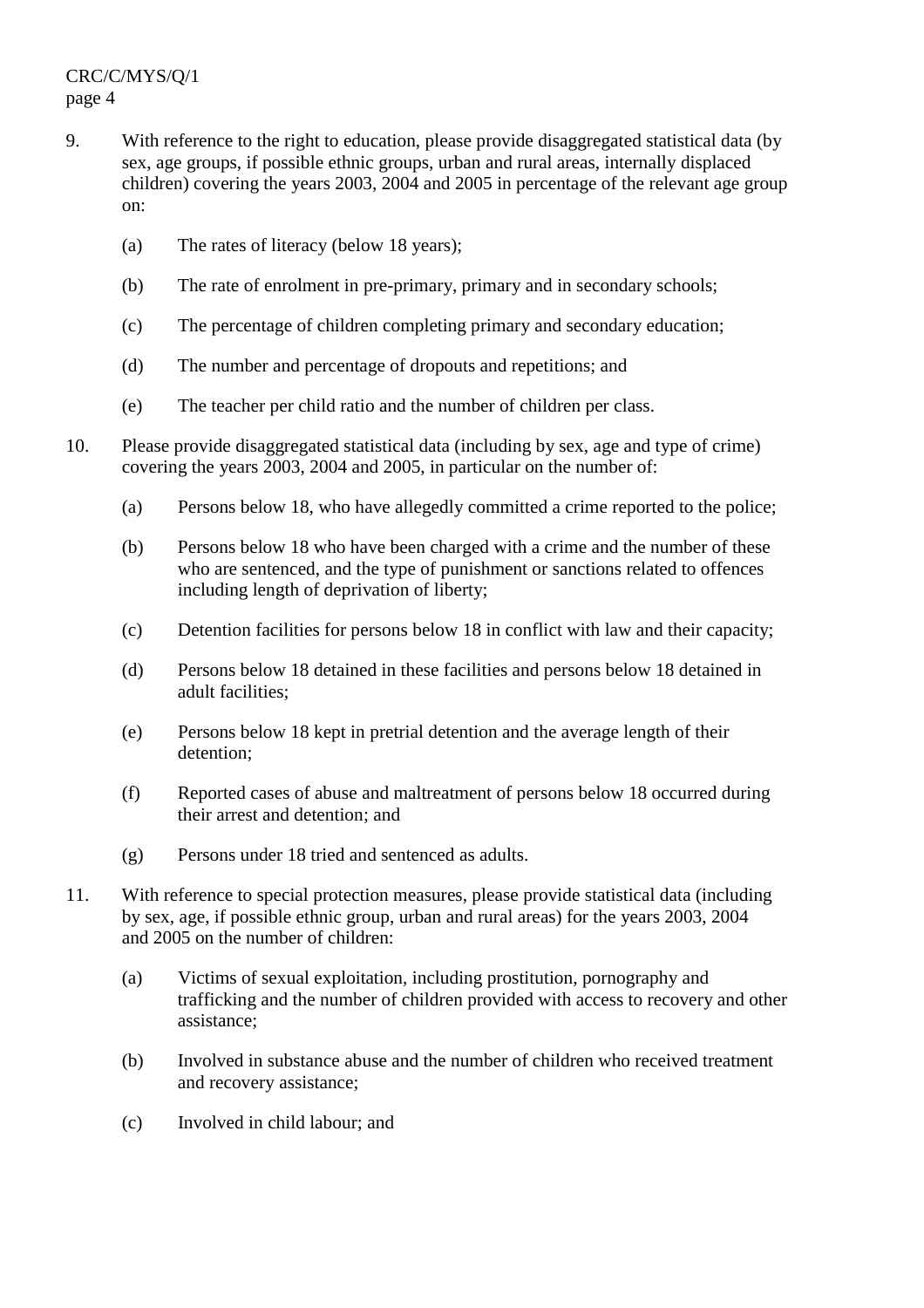- (d) Unaccompanied asylum-seeking and refugee children;
- (e) Migrant children; and
- (f) Indigenous children.

#### **B. General measures of implementation**

- 1. Please provide information on the content and the implementation of the Child Act of 2001 and elaborate whether the Child Act fully complies with the provisions and principles enshrined in the Convention.
- 2. Please provide information on cases where the Convention has been directly invoked in domestic courts, and if so, please provide examples of such cases.
- 3. Please provide information on the measures taken to review the State party's reservations to articles 1, 2, 7, 13, 14, 15, 28, paragraph 1 (a), and 37 of the Convention.
- 4. Please describe measures undertaken to strengthen data and statistics collection mechanisms and procedures with regard to the implementation of all provisions of the Convention.
- 5. With regard to the implementation of the Convention, please provide information on the coordination activities of the Ministry of Women, Family and Community Development. Please elaborate on the coordination of the implementation of the Convention both at national and local levels. Does the inter-ministerial coordination also involve non-governmental organizations?
- 6. Please provide information on the status of the Second National Plan of Action for Children and the measures taken/planned to implement it as well as to monitor and evaluate its implementation.
- 7. Please provide a brief overview of the Ninth Malaysia Plan 2006-2010.
- 8. Please provide information on the situation of refugee and asylum-seeking children and the State party's laws, policies and programmes in this respect.
- 9. Please provide information on the amendments of 2002 to the Immigration Act 1959/63 (Act 155) and on the implementation of this Act. Please describe the situation of migrant children, with or without valid documentation, and provide information on their access to social and health services, education and housing in the State party.
- 10. Please provide information on efforts to disseminate the Convention.
- 11. Please provide information on efforts made to provide training, awareness on the Convention and on human rights in general, to children, parents, teachers, social workers and other professionals working with and for children.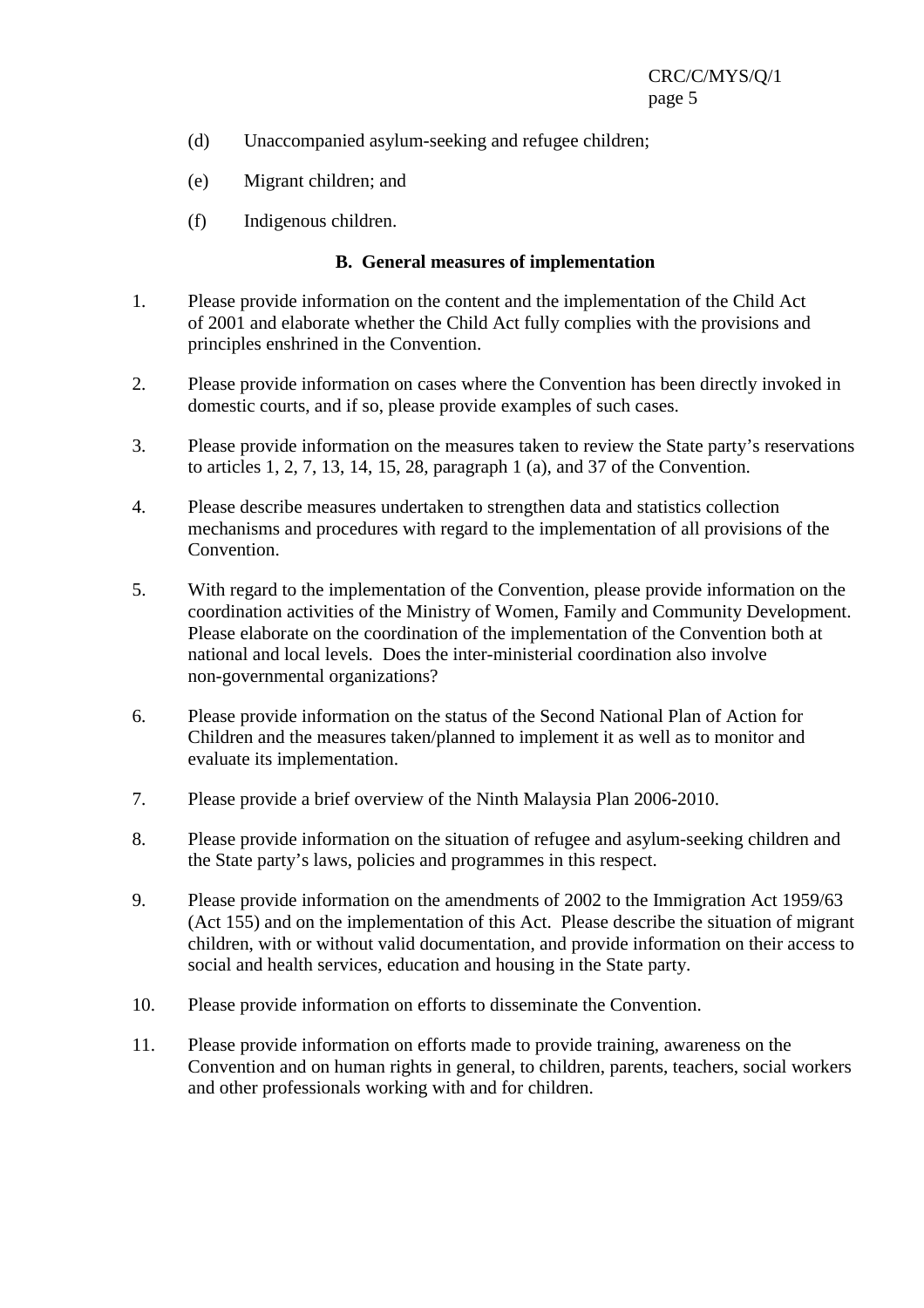CRC/C/MYS/Q/1 page 6

- 12. Please provide information on the cooperation between the State party and the national and international community, including non-governmental organizations, in the efforts to implement the Convention.
- 13. Please indicate the issues affecting children that the State party considers to be priorities requiring the most urgent attention with regard to the implementation of the Convention.

## **PART II**

**Please provide the Committee with copies of the text of the Convention on the Rights of the Child in all official languages of the State party as well as in other languages or dialects, when available. If possible, please submit these texts in electronic form.** 

### **PART III**

**Under this section, the State party is invited to update, when necessary, the information provided in its report with regard to:** 

- New bills or enacted legislation;
- New institutions;
- Newly implemented policies; and
- Newly implemented programmes and projects and their scope.

#### **PART IV**

**The following is a preliminary list of major issues (that does not contain issues already covered in Part I) that the Committee may take up during the dialogue with the State party. They do no require written answers. This list is not exhaustive as other issues might be raised in the course of the dialogue.** 

- 1. The enforcement of domestic legislation, especially the Family Law, relating to the rights of the child.
- 2. Discrimination against children belonging to vulnerable groups, such as migrant children, refugee and asylum-seeking children, children living in poverty, children living in the most remote areas of the country, indigenous and minority children, children in conflict with the law, etc.
- 3. Respect for the views of the child.
- 4. Birth registration.
- 5. Freedom of religion.
- 6. Violence against children, including corporal punishment, in the family, schools and other institutions.